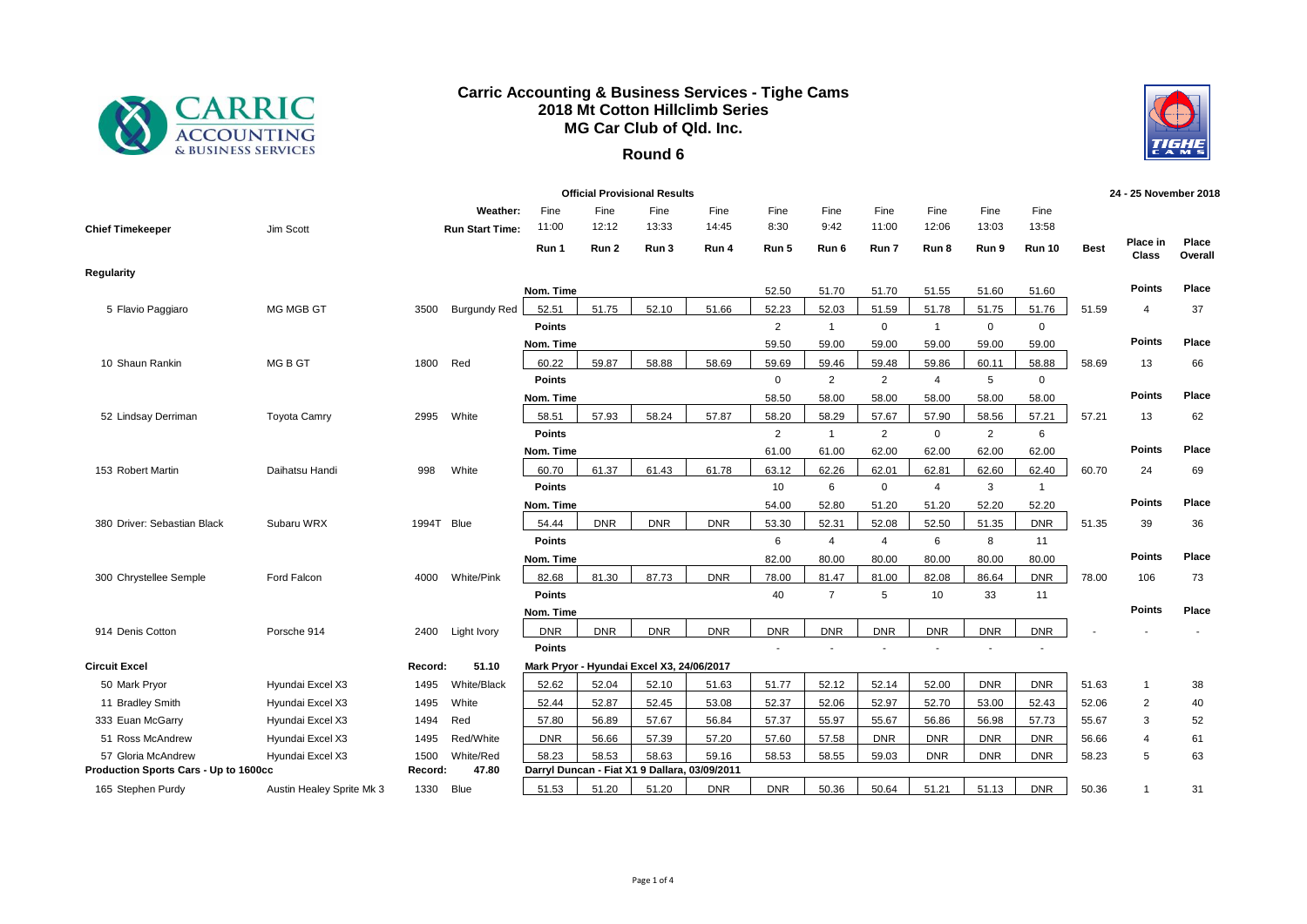|                                                                  |                          |                 |                    | Run 1                    | Run 2      | Run 3                                             | Run 4                                         | Run 5      | Run 6          | Run 7      | Run 8      | Run 9      | <b>Run 10</b> | <b>Best</b>              | <b>Place in</b><br>Class | Place<br>Overall |
|------------------------------------------------------------------|--------------------------|-----------------|--------------------|--------------------------|------------|---------------------------------------------------|-----------------------------------------------|------------|----------------|------------|------------|------------|---------------|--------------------------|--------------------------|------------------|
| Production Sports Cars - 1601 to 2000cc                          |                          | Record:         | 45.91              |                          |            | Michael Collins - Mazda MX-5 - 10/02/2013         |                                               |            |                |            |            |            |               |                          |                          |                  |
| 6 David Robertson                                                | Subaru BRZ               | 2000            | <b>Blue</b>        | 49.96                    | 49.49      | 49.39                                             | 48.92                                         | 51.33      | 49.39          | 49.40      | 50.19      | 49.72      | <b>DNR</b>    | 48.92                    | -1                       | 25               |
| 71 Chris Johns                                                   | MG F                     | 1796            | Red                | 50.33                    | 50.75      | 50.11                                             | 50.43                                         | 50.76      | 50.15          | 50.47      | 50.41      | 50.63      | 50.58         | 50.11                    | $\overline{2}$           | 29               |
| 68 Gregory King                                                  | Toyota MR2               | 1998            | Wht/Rd/Blk         | 52.15                    | 51.70      | 50.97                                             | 50.93                                         | 51.66      | 50.80          | 50.49      | 51.03      | 50.96      | 50.77         | 50.49                    | 3                        | 35               |
| 8 Rod Thomas                                                     | Mazda MX-5               | 1800            | <b>Black</b>       | 57.32                    | 54.45      | 53.75                                             | 53.57                                         | 54.49      | 52.44          | 52.46      | <b>DNR</b> | <b>DNR</b> | <b>DNR</b>    | 52.44                    | $\overline{4}$           | 41               |
| 110 Lyn Dickson                                                  | MG F                     | 1800            | Red                | 57.04                    | 56.96      | 56.13                                             | 56.42                                         | 57.43      | 56.98          | 55.85      | 56.93      | 57.23      | <b>DNR</b>    | 55.85                    | 5                        | 53               |
| 31 Ian Finglas                                                   | Mazda MX-5               | 1800            | Red                | 57.48                    | 56.26      | 57.35                                             | 57.22                                         | 56.63      | 55.88          | 56.78      | 56.44      | <b>DNR</b> | <b>DNR</b>    | 55.88                    | 6                        | 54               |
| 44 Chris Lake                                                    | Toyota 86                | 2000            | Orange             | 58.65                    | $\sim$     | 56.30                                             |                                               | 60.57      | 57.39          | 58.10      | 57.99      | 57.40      | 57.15         | 56.30                    | $\overline{7}$           | 58               |
| 44R Andrew Lake                                                  | Toyota 86                | 2000            | Orange             | $\overline{\phantom{a}}$ | 57.94      |                                                   | 56.38                                         |            | $\blacksquare$ |            |            |            |               | 56.38                    | 8                        | 60               |
| 18 James Jonklaas                                                | MG <sub>B</sub>          | 1800            | <b>Blue</b>        | <b>DNR</b>               | <b>DNR</b> | <b>DNR</b>                                        | <b>DNR</b>                                    | <b>DNR</b> | <b>DNR</b>     | <b>DNR</b> | <b>DNR</b> | <b>DNR</b> | <b>DNR</b>    | $\overline{\phantom{a}}$ |                          |                  |
| 26 Peter Andrews                                                 | <b>MG MGF</b>            | 1798            | Volcano            | <b>DNR</b>               | <b>DNR</b> | <b>DNR</b>                                        | <b>DNR</b>                                    | <b>DNR</b> | <b>DNR</b>     | <b>DNR</b> | <b>DNR</b> | <b>DNR</b> | <b>DNR</b>    |                          |                          |                  |
| Production Sports Cars - 2001cc & over                           |                          | Record:         | 43.80              |                          |            |                                                   | Mark Crespan - Ford Cobra RMC, 19/04/2015     |            |                |            |            |            |               |                          |                          |                  |
| 113 Michael Larymore                                             | Toyoya MR2               | 2000S           | White              | 46.30                    | 47.14      | 46.20                                             | 46.42                                         | 46.67      | 45.78          | 46.09      | 45.95      | 45.43      | <b>DNR</b>    | 45.43                    | $\overline{1}$           | 15               |
| 28 Daryll Searle                                                 | Triumph TR8              | 3900            | Rd/Wht/Blu         | <b>DNR</b>               | 58.91      | 49.87                                             | 59.96                                         | 49.42      | 48.84          | 48.62      | 48.45      | <b>DNR</b> | <b>DNR</b>    | 48.45                    | $\overline{2}$           | 23               |
| 46 Barry Evans                                                   | MG B GT V8               | 4600            | Green              | <b>DNR</b>               | <b>DNR</b> | <b>DNR</b>                                        | <b>DNR</b>                                    | <b>DNR</b> | <b>DNR</b>     | <b>DNR</b> | <b>DNR</b> | <b>DNR</b> | <b>DNR</b>    | $\sim$                   |                          |                  |
| Clubman Sports Cars - Up to 2000cc                               |                          |                 | Record:<br>44.18   | <b>Brian Pettit</b>      |            | Westfield SE, 29/03/2015                          |                                               |            |                |            |            |            |               |                          |                          |                  |
| 171 Raymond Bromley                                              | Locost Seven             | 1352            | <b>Black/Alloy</b> | 47.30                    | 45.90      | 45.66                                             | 44.39                                         | 45.00      | 44.60          | 44.11      | 43.54      | 43.84      | <b>DNR</b>    | 43.54*                   | $\overline{1}$           | 11               |
| 134 Ainsley Fitzgerald                                           | Arrow Clubman            | 1785            | Blue               | 48.11                    | 47.80      | 47.25                                             | 47.18                                         | 48.26      | 46.22          | 45.58      | 46.82      | 46.38      | 46.96         | 45.58                    | $\overline{2}$           | 17               |
| 888 Jason McGarry                                                | Caterham R300            | 1999            | Green              | 48.72                    | 47.89      | 48.14                                             | 48.00                                         | 48.41      | 47.92          | 47.54      | 47.25      | 47.66      | 46.83         | 46.83                    | 3                        | 20               |
| Road Registered Sedan Cars - Up to 1600cc                        |                          | Record:         | 48.04              |                          |            | David Homer - Suzuki Swift GTi, 01/12/2003        |                                               |            |                |            |            |            |               |                          |                          |                  |
| 157 Harry Doling<br>Road Registered Sedan Cars - 1601 to 2000cc  | Toyota Corolla Levin BZR | 1587<br>Record: | White<br>49.53     | 49.05                    | 49.07      | 48.92<br>Phillip Dalton - Honda Civic, 26/11/2017 | 48.89                                         | 49.73      | 49.82          | 50.76      | 50.97      | 49.93      | <b>DNR</b>    | 48.89                    | $\overline{1}$           | 24               |
|                                                                  |                          | 1999            |                    | 56.99                    | 56.77      | 56.02                                             | 55.92                                         | 56.25      | 56.46          | 56.28      | 55.61      | 55.40      | 55.27         | 55.27                    | $\overline{1}$           |                  |
| 29 Christopher Balhatchet                                        | <b>Renault Clio</b>      |                 | Silver             |                          |            |                                                   |                                               |            |                |            |            |            |               |                          |                          | 48               |
| 205 Richard Marken<br>Road Registered Sedan Cars - 2001cc & over | Peugeot 205 GTi          | 1902<br>Record: | Silver<br>46.70    | 57.09                    | 55.96      | 56.41<br>Paul Buccini - BMW 135i, 29/11/2015      | 55.96                                         | 56.20      | 56.05          | 56.11      | 56.10      | 56.86      | 56.83         | 55.96                    | $\overline{2}$           | 56               |
| 125 Ray Balhatchet                                               | Nissan Skyline           | 2500            | Yellow             | 54.79                    | 54.87      | 55.37                                             | 54.13                                         | 55.35      | 53.66          | 54.13      | 53.62      | 53.46      | 53.44         | 53.44                    | $\overline{1}$           | 44               |
| 91 Matthew McGrath                                               | <b>Ford Fiesta</b>       | 1596T           | White              | 56.44                    | 55.61      | 56.56                                             | 54.85                                         | 55.84      | 54.83          | 55.26      | 54.17      | 54.98      | <b>DNR</b>    | 54.17                    | $\overline{2}$           | 47               |
| <b>PRC Rally Cars</b>                                            |                          | Record:         | 49.36              |                          |            | Dean Tighe - Nissan Pulsar, 13/03/1994            |                                               |            |                |            |            |            |               |                          |                          |                  |
| 118 Ray Evans                                                    | <b>Ford Escort</b>       | 1992            | <b>Blue/White</b>  | 58.90                    | 55.65      | 60.08                                             | 58.04                                         | 55.43      | <b>DNR</b>     | <b>DNR</b> | <b>DNR</b> | <b>DNR</b> | <b>DNR</b>    | 55.43                    | $\overline{1}$           | 50               |
| Modified Production Sedan Cars - Up to 2000cc                    |                          | Record:         | 47.12              |                          |            |                                                   | Shane Merrick - Datsun 1200 Coupe, 29/11/2014 |            |                |            |            |            |               |                          |                          |                  |
| 14 Sean Wade                                                     | Nissan Pulsar            | 1997            | Green              | 55.05                    | 55.01      | 55.21                                             | 57.01                                         | 53.14      | 54.28          | 58.17      | 52.80      | 52.55      | 52.72         | 52.55                    | $\overline{1}$           | 42               |
| 76 Noel Dore                                                     | Volkswagen Beetle        | 1904            | Red                | 54.44                    | 54.22      | 53.74                                             | 54.49                                         | 54.72      | 55.09          | 53.11      | 54.46      | 54.00      | 53.77         | 53.11                    | $\overline{2}$           | 43               |
| 188 Karl Reinke                                                  | Hyundai Excel X3         | 1500            | White              | 59.01                    | <b>DNR</b> | 59.04                                             | <b>DNR</b>                                    | 59.49      | 58.58          | <b>DNR</b> | <b>DNR</b> | <b>DNR</b> | <b>DNR</b>    | 58.58                    | 3                        | 65               |
| 881 Jo Reinke                                                    | Hyundai Excel X3         | 1500            | White              | <b>DNR</b>               | <b>DNR</b> | <b>DNR</b>                                        | <b>DNR</b>                                    | <b>DNR</b> | 59.37          | 60.93      | <b>DNR</b> | <b>DNR</b> | <b>DNR</b>    | 59.37                    | $\overline{4}$           | 67               |
| 22 Jack Turner                                                   | Hyundai Excel X3         | 1500            | <b>Blue</b>        | 68.09                    | 64.95      | 64.40                                             | 62.75                                         | 63.80      | 62.05          | 61.68      | 61.14      | 61.65      | 61.45         | 61.14                    | 5                        | 70               |
| <b>Modified Production Sedan Cars - 2001cc &amp; over</b>        |                          | Record:         | 46.47              |                          |            | Paul Buccini - BMW 135i, 11/09/2016               |                                               |            |                |            |            |            |               |                          |                          |                  |
| 210 Brendan Merrick                                              | Datsun 120Y              | 2000t           | Yellow             | 52.08                    | 52.32      | 50.89                                             | 50.37                                         | 50.66      | <b>DNR</b>     | <b>DNR</b> | <b>DNR</b> | <b>DNR</b> | <b>DNR</b>    | 50.37                    | $\overline{1}$           | 32               |
| 42 Aaron Langford                                                | Hyundai Accent           | 1498T           | White              | 55.52                    | 55.75      | 54.40                                             | 54.09                                         | <b>DNR</b> | <b>DNR</b>     | <b>DNR</b> | <b>DNR</b> | <b>DNR</b> | <b>DNR</b>    | 54.09                    | $\overline{2}$           | 46               |
| Improved Production - Up to 1600cc                               |                          | Record:         | 47.22              |                          |            | Scott Dean - Toyota Yaris, 25/11/2012             |                                               |            |                |            |            |            |               |                          |                          |                  |
| 311 Waco Hamlin                                                  | Honda Civic              | 1590            | <b>Black</b>       | <b>DNR</b>               | <b>DNR</b> | <b>DNR</b>                                        | <b>DNR</b>                                    | 55.31      | 54.45          | 54.54      | 54.72      | 53.96      | 54.20         | 53.96                    | -1                       | 45               |
| 7 Brendan Cowie                                                  | Skoda Fabia              | 1200            | Red/Black          | 62.90                    | 59.31      | 59.38                                             | 56.91                                         | 56.70      | 56.74          | 56.35      | <b>DNR</b> | <b>DNR</b> | <b>DNR</b>    | 56.35                    | $\mathcal{P}$            | 59               |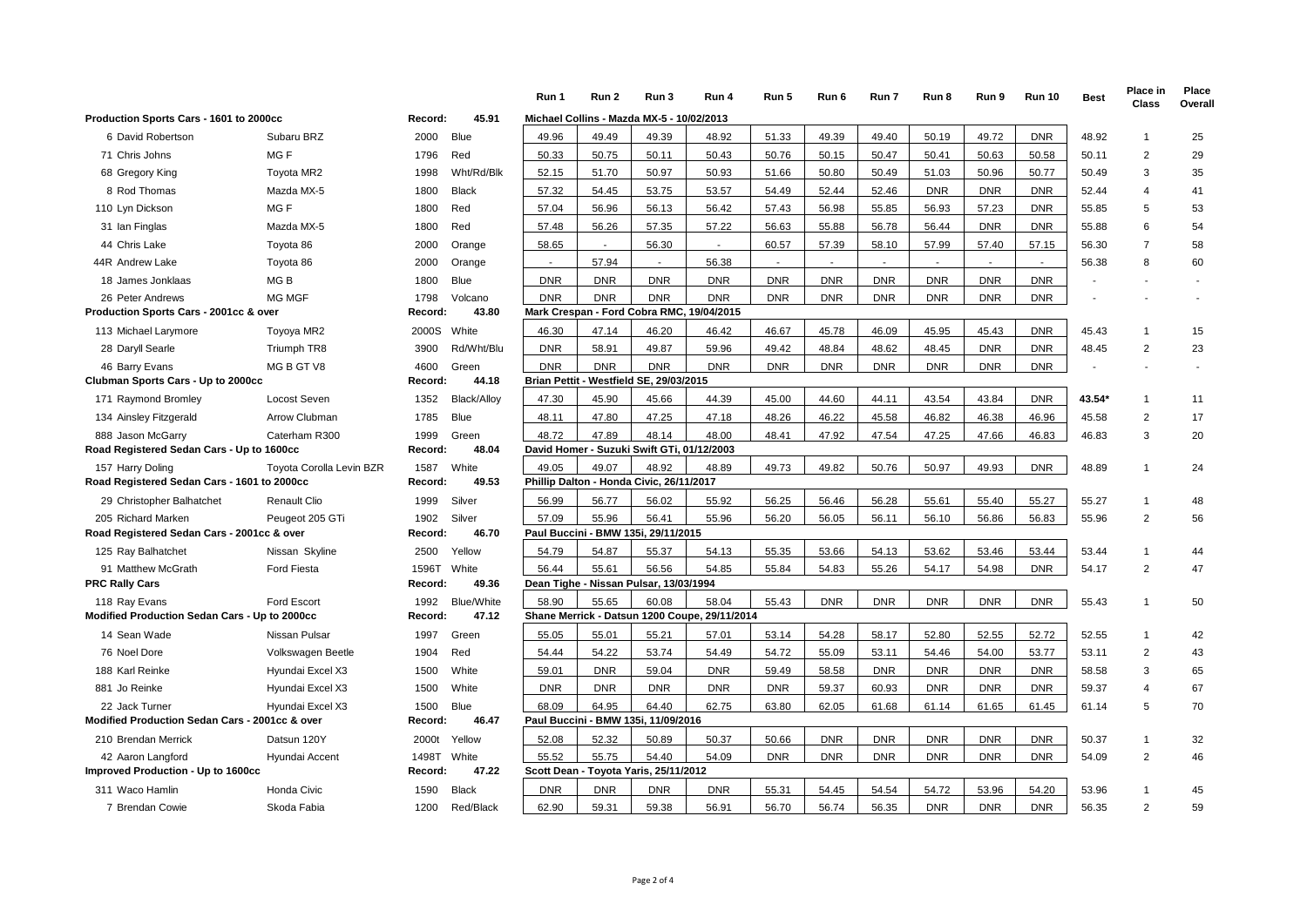|                                              |                      |                  |                      | Run 1                     | Run 2                                             | Run 3      | Run 4                                        | Run 5      | Run 6      | Run 7      | Run 8        | Run 9      | <b>Run 10</b> | <b>Best</b> | Place in<br>Class | Place<br>Overall |
|----------------------------------------------|----------------------|------------------|----------------------|---------------------------|---------------------------------------------------|------------|----------------------------------------------|------------|------------|------------|--------------|------------|---------------|-------------|-------------------|------------------|
| Improved Production - 1601 to 2000cc         |                      | Record:          | 45.23                |                           | Danny Mischok - Ford Escort, 30/11/2014           |            |                                              |            |            |            |              |            |               |             |                   |                  |
| 148R Wayne Ferguson                          | <b>VW Fastback</b>   | 1835             | Blu/Wht/Gry          |                           |                                                   |            |                                              | 56.09      | 55.54      | 57.37      | 57.94        | 59.31      | 59.80         | 55.54       | 1                 | 51               |
| 148 Ian Dalgliesh                            | <b>VW Fastback</b>   | 1835             | Blu/Wht/Gry          | 61.18                     | 60.23                                             | 59.60      | 59.38                                        |            | $\sim$     |            | $\sim$       |            | $\sim$        | 59.38       | $\overline{2}$    | 68               |
| 70 David Sidery                              | Volkswagen Beetle    | 1915             | Midnight             | 67.19                     | <b>DNF</b>                                        | <b>DNF</b> | <b>DNF</b>                                   | <b>DNR</b> | <b>DNR</b> | <b>DNR</b> | <b>DNR</b>   | <b>DNF</b> | <b>DNR</b>    | 67.19       | 3                 | 72               |
| Improved Production - 2001cc & over          |                      | Record:          | 45.61                |                           | Ken Graham - Datsun 1600SSS, 18/03/2017           |            |                                              |            |            |            |              |            |               |             |                   |                  |
| 35 Ken Graham                                | Datsun 1600 SSS      | 2400             | Yellow               | 47.35                     | 46.98                                             | 47.27      | 46.17                                        | 47.04      | 46.25      | 46.56      | 46.63        | 46.53      | <b>DNR</b>    | 46.17       | $\overline{1}$    | 18               |
| 135 Pauline Graham                           | Datsun 1600 SSS      | 2400             | Yellow               | 47.31                     | 47.10                                             | 46.82      | <b>DNR</b>                                   | 46.73      | 52.00      | 48.10      | 46.78        | 46.81      | <b>DNR</b>    | 46.73       | 2                 | 19               |
| 130 Gary Kirchhofer                          | <b>BMW 130i</b>      | 2996             | <b>Black</b>         | 52.60                     | 50.49                                             | 49.87      | 50.32                                        | <b>DNR</b> | <b>DNR</b> | <b>DNR</b> | <b>DNR</b>   | <b>DNR</b> | <b>DNR</b>    | 49.87       | 3                 | 27               |
| 19 Dave Homer                                | <b>Ford Fiesta</b>   | 1600T            | White                | <b>DNR</b>                | <b>DNR</b>                                        | <b>DNR</b> | <b>DNR</b>                                   | 52.43      | 50.58      | 50.21      | 50.07        | <b>DNR</b> | <b>DNR</b>    | 50.07       | $\overline{4}$    | 28               |
| 99 Terrence Scharf                           | Nissan Skyline       | 2000T            | Silver               | <b>DNR</b>                | <b>DNR</b>                                        | <b>DNR</b> | <b>DNR</b>                                   | 50.23      | <b>DNF</b> | 50.74      | 51.54        | 50.64      | 50.99         | 50.23       | 5                 | 30               |
| <b>Superkarts</b>                            |                      | Record:          | 41.44                |                           | Mark Maczek - PVP, 24/11/2013                     |            |                                              |            |            |            |              |            |               |             |                   |                  |
| 504 Luke Weiks                               | Kart                 | 450              | <b>Black</b>         | 47.56                     | <b>DNF</b>                                        | 50.99      | <b>DNR</b>                                   | 47.67      | 47.42      | 45.66      | 45.21        | <b>DNF</b> | 45.51         | 45.21       | $\mathbf{1}$      | 13               |
| 123 Stephen Edwards                          | Silverline           | 125              | Orange               | 50.65                     | 53.38                                             | 51.57      | 52.21                                        | 52.14      | 50.63      | 51.17      | 51.05        | 49.92      | 49.70         | 49.70       | 2                 | 26               |
| Group K                                      |                      | Record:          | 52.30                |                           | Pete Trapnell - Ford V8 Special, 07/07/2012       |            |                                              |            |            |            |              |            |               |             |                   |                  |
| 23 Barry Smith<br>Group L                    | Ford V8 Special      | 3916<br>Record:  | Silver<br>55.14      | 57.49                     | 57.47<br>Owen Timms - Porsche Special, 25/04/2004 | 56.22      | 56.26                                        | 56.78      | 56.54      | 56.20      | 56.34        | 57.51      | 56.41         | 56.20       | $\mathbf{1}$      | 57               |
| 49 Don Webster                               | MG TD                | 1800             | Green/Black          | 68.20                     | 66.46                                             | 67.03      | 67.35                                        | 76.84      | 77.82      | 79.35      | 80.30        | <b>DNR</b> | <b>DNR</b>    | 66.46       | $\mathbf{1}$      | 71               |
| Group R                                      |                      | Record:          | 42.67                |                           |                                                   |            | Greg Tebble - Van Diemen FF2000, 30/06/2018  |            |            |            |              |            |               |             |                   |                  |
| 427 Greg Tebble                              | Van Diemen FF2000    | 1995             | Yellow               | 44.83                     | <b>DNF</b>                                        | 43.47      | 43.95                                        | 45.11      | 43.98      | 43.57      | 44.47        | 43.88      | 44.24         | 43.47       | $\mathbf{1}$      | 9                |
| Group V                                      |                      | Record:          | 52.04                |                           | Geoff Cohen - Malmark Elfin, 28/11/2015           |            |                                              |            |            |            |              |            |               |             |                   |                  |
| 39 David Dumolo                              | Venom Formula Vee    | 1200             | Red                  | 57.99                     | 56.73                                             | 56.92      | 56.51                                        | 56.66      | 56.00      | 55.38      | 55.62        | 56.16      | 55.99         | 55.38       | $\mathbf{1}$      | 49               |
| Group Q - Sports                             |                      | Record:          | 48.10                |                           | Geoffrey Cohen - Bulant Mk 7L, 02/09/2018         |            |                                              |            |            |            |              |            |               |             |                   |                  |
| 15 Geoffrey Cohen                            | Bulant Clubman Mk 7L | 1300             | Yellow               | 54.53                     | 48.61                                             | 48.65      | 48.07                                        | 48.56      | 48.74      | 47.78      | 48.39        | 47.44      | 48.05         | 47.44*      | -1                | 21               |
| Group Q - Racing                             |                      | Record:          | 42.85                |                           | Vern Hamilton - Elfin 623, 17/05/2009             |            |                                              |            |            |            |              |            |               |             |                   |                  |
| 65 Vern Hamilton                             | Elfin 623            | 1290             | Red                  | <b>DNR</b>                | <b>DNR</b>                                        | <b>DNR</b> | <b>DNR</b>                                   | <b>DNR</b> | <b>DNR</b> | <b>DNR</b> | <b>DNR</b>   | <b>DNR</b> | <b>DNR</b>    |             |                   |                  |
| Group S                                      |                      | Record:          | 48.54                |                           | Steve Purdy - MG Midget, 30/11/2014               |            |                                              |            |            |            |              |            |               |             |                   |                  |
| 160 Bruce Jackson                            | MG B GT              | 1800             | <b>Blue</b>          | 56.83                     | 56.86                                             | 57.37      | 56.44                                        | 57.93      | 55.90      | 57.02      | 57.09        | 57.18      | 56.64         | 55.90       |                   | 55               |
| Sports 1300                                  |                      | Record:          | 43.77                |                           |                                                   |            | Terry Johns - Esprit Sports 1300, 16/10/2011 |            |            |            |              |            |               |             |                   |                  |
| 351 James Heymer                             | Farrell L            | 1300             | <b>Black</b>         | 52.74                     | 51.33<br>Michael Collins - Subaru WRX, 08/08/2010 | 49.71      | 49.39                                        | 49.69      | 48.37      | 48.91      | 48.18        | 48.03      | 48.00         | 48.00       | 1                 | 22               |
| All Wheel Drive - Forced Induction           |                      | Record:          | 42.35                |                           |                                                   |            |                                              |            |            |            |              |            |               |             |                   |                  |
| 60 Sebastian Black                           | Subaru WRX           | 2457T            | <b>Black</b>         | <b>DNF</b>                | <b>DNR</b>                                        | <b>DNR</b> | 47.39                                        | 46.59      | 45.87      | 45.57      | 45.84        | 45.85      | <b>DNF</b>    | 45.57       | $\mathbf 1$       | 16               |
| 180 John Stuckey                             | Subaru WRX           | 1994T            | <b>Blue</b>          | 53.31                     | 52.68                                             | 50.40      | 51.51                                        | $\sim$     | $\sim$     | 59.18      | 53.07        | 52.62      | <b>DNR</b>    | 50.40       | $\overline{2}$    | 34               |
| 180R Rhonda Stuckey                          | Subaru WRX           | 1994T            | <b>Blue</b>          | $\sim$                    | $\overline{\phantom{a}}$                          | $\sim$     | $\sim$                                       | 58.39      | 58.25      | ÷          | $\mathbf{r}$ |            | $\sim$        | 58.25       | 3                 | 64               |
| 77 Roy Davis<br>Sports Sedans - Up to 2000cc | Mitsubishi Evo X     | 2000T<br>Record: | White/Black<br>44.45 | <b>DNR</b><br>Ross Mackay | <b>DNR</b>                                        | <b>DNR</b> | <b>DNR</b><br>- Ford Escort Mk 1, 05/08/2018 | <b>DNR</b> | <b>DNR</b> | <b>DNR</b> | <b>DNR</b>   | <b>DNR</b> | <b>DNR</b>    |             |                   |                  |
| 75 Ross Mackay                               | Ford Escort Mk 1     | 1988             | Blue                 | 45.68                     | 45.08                                             | <b>DNR</b> | 45.22                                        | 45.15      | 45.15      | 44.88      | 45.19        | <b>DNR</b> | <b>DNR</b>    | 44.88       | $\overline{1}$    | 12               |
| 101 Gavin Taylor                             | Volkswagen Golf GT   | 1998             | <b>Blue</b>          | 47.44                     | 46.63                                             | 46.32      | 47.57                                        | 46.10      | 45.36      | 45.40      | 46.08        | 47.32      | <b>DNR</b>    | 45.36       | $\overline{2}$    | 14               |
| 59 Daryl Morton                              | Morris Cooper S      | 1330             | <b>Blue/White</b>    | 52.12                     | 50.64                                             | 50.40      | 51.14                                        | 51.31      | 50.38      | 71.83      | <b>DNR</b>   | <b>DNR</b> | <b>DNR</b>    | 50.38       | 3                 | 33               |
| 58 Jason Martell                             | <b>Ford Escort</b>   | 1996             | Grev                 | 53.56                     | <b>DNR</b>                                        | <b>DNR</b> | 52.97                                        | 51.92      | 51.63      | 52.09      | 52.17        | 51.64      | <b>DNR</b>    | 51.63       | $\overline{4}$    | 38               |
|                                              |                      |                  |                      |                           |                                                   |            |                                              |            |            |            |              |            |               |             |                   |                  |